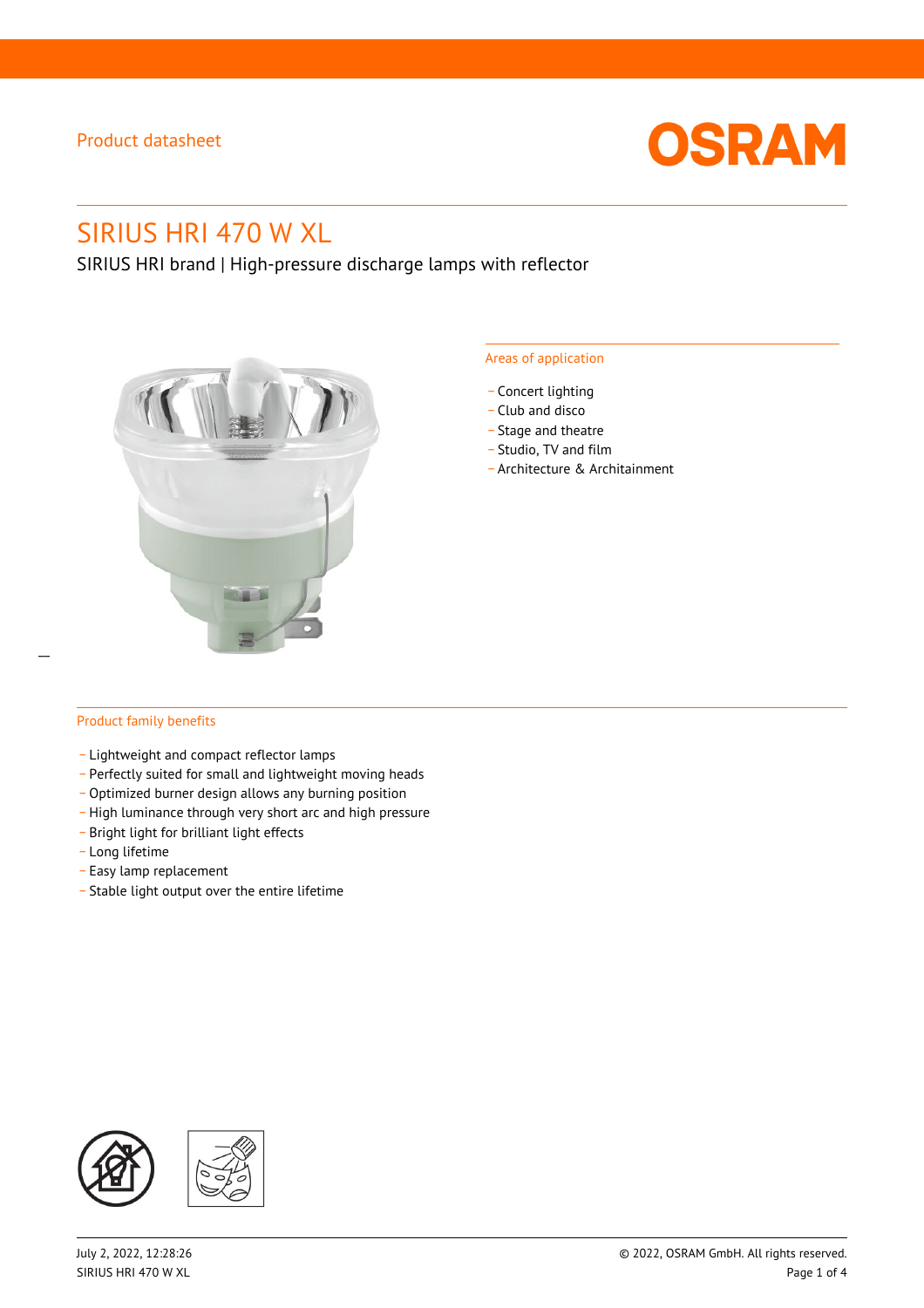#### Technical data

#### **Electrical data**

| Nominal wattage        | 470.00 W |
|------------------------|----------|
| <b>Nominal current</b> | 5.3 A    |
| Nominal voltage        | 83.0 V   |

#### **Photometrical data**

| <b>Nominal luminous flux</b> | 24000 lm |
|------------------------------|----------|
| Color temperature            | 7500 K   |
| Color rendering index Ra     | 80       |

## **Dimensions & weight**



| <b>Diameter</b> | $60.0$ mm         |
|-----------------|-------------------|
| Length          | $67.0 \text{ mm}$ |
| Arc length      | $1.3 \text{ mm}$  |

#### **Lifespan**

| Lifespan | $F^{\wedge}$<br>1500 h |
|----------|------------------------|
|          |                        |

#### **Capabilities**

| <b>Burning position</b> | Any |
|-------------------------|-----|
|-------------------------|-----|

#### **Environmental information**

| Information according Art. 33 of EU Regulation (EC) 1907/2006 (REACh) |                                               |  |  |
|-----------------------------------------------------------------------|-----------------------------------------------|--|--|
| Date of Declaration                                                   | 07-04-2022                                    |  |  |
| <b>Primary Article Identifier</b>                                     | 4052899581166   4062172017473   4062172168281 |  |  |
| Candidate List Substance 1                                            | No declarable substances contained            |  |  |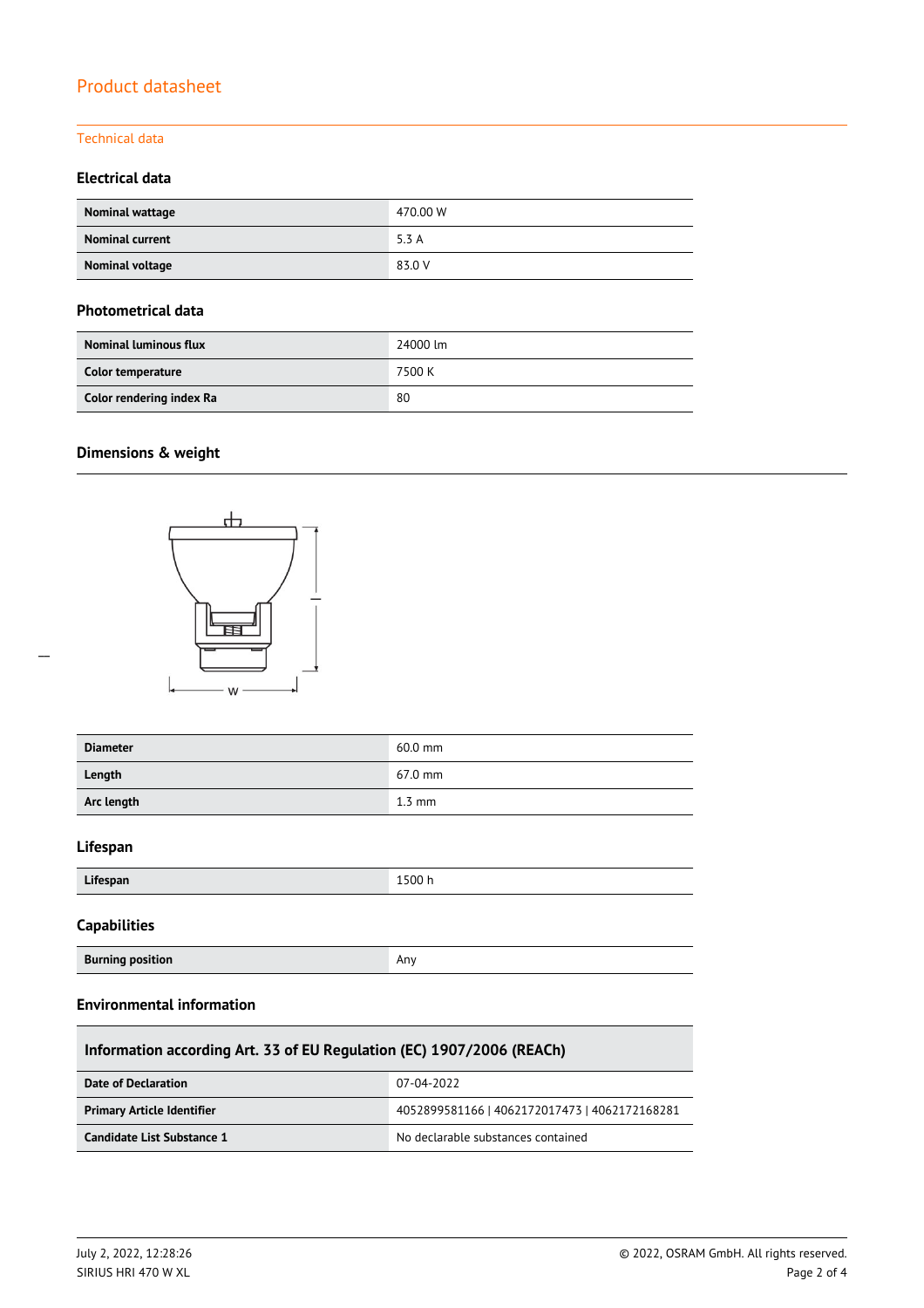**Declaration No. in SCIP database In work**